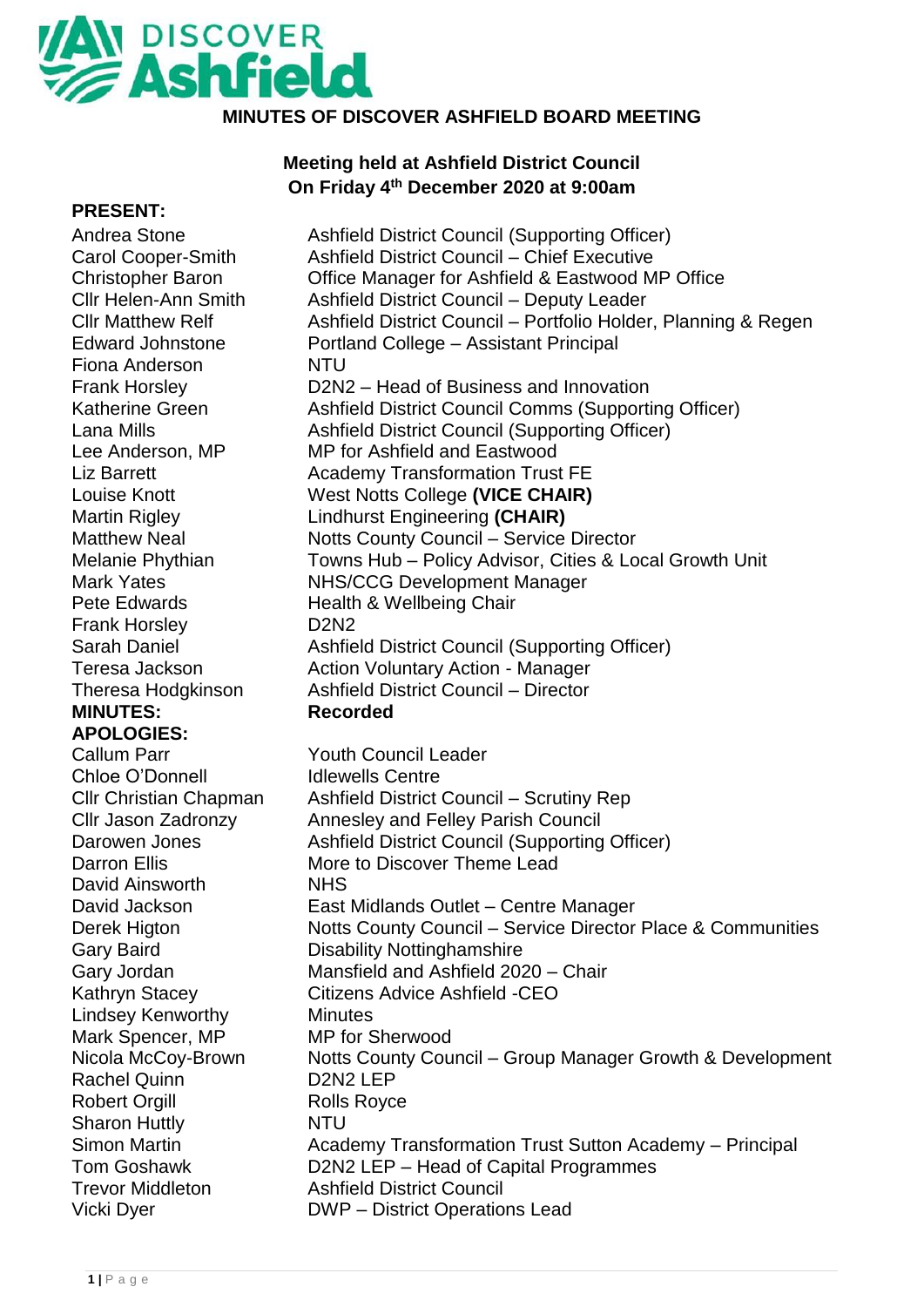|              | <b>Action</b>                                                                                                                                                                                                                                                             | Lead             |
|--------------|---------------------------------------------------------------------------------------------------------------------------------------------------------------------------------------------------------------------------------------------------------------------------|------------------|
|              |                                                                                                                                                                                                                                                                           |                  |
| 1.           | <b>Welcome/Introductions and Apologies</b>                                                                                                                                                                                                                                |                  |
|              | The Chair, Martin Rigley welcomed everyone to the virtual meeting and in<br>particular to Lana Mills, new Graduate Officer who will be fully supporting<br>Discover Ashfield. It was noted that:                                                                          |                  |
|              | Mark Yates, will be representing David Ainsworth in his absence<br>$\bullet$<br>Frank Horsley, will be representing D2N2 in the absence of Rachel<br>Quinn.                                                                                                               |                  |
|              | The Chair, Martin Rigley also asked for any objections to the meeting being<br>recorded, no objections were received.                                                                                                                                                     |                  |
|              |                                                                                                                                                                                                                                                                           |                  |
| 2.<br>2.1    | Minutes of Previous Meeting 4th December 2020 and Matters Arising                                                                                                                                                                                                         |                  |
|              | Minutes of meeting 4 <sup>th</sup> December 2020 were agreed as a true and accurate<br>record with one amendment to being made to Agenda Item 4 - Declarations<br>of Interest should state that:                                                                          |                  |
|              | Fiona Anderson has a boarder declaration interest of interest in the<br>$\bullet$<br>towns fund generally not just about further education.                                                                                                                               |                  |
|              |                                                                                                                                                                                                                                                                           |                  |
| 2.2<br>2.2.1 | <b>Matters Arising</b>                                                                                                                                                                                                                                                    |                  |
|              | 8.1 Minute Item - (date: 22/04/2020) Sherwood Observatory Development -<br>Bridging Finance to remain as an outstanding item:<br>Councillor Relf to provide an update that bridging finance cannot be<br>solely offered there would need to be other financial options. A | <b>CIIr Relf</b> |
|              | Commercial Loan through the Council might be the best solution.<br>Nothing further at this stage to add.                                                                                                                                                                  |                  |
| 2.2.2        | 8.5.4 Minute Item – (date: 22/04/2020) Be Healthy, Be Happy – Wellbeing at  <br>Work presentation will be scheduled for in the New Year.                                                                                                                                  | <b>LiK/AMS</b>   |
| 2.2.3        | 5.1.2 Minute Item - (date: 24/06/2020) Love Where You Live - LB updated<br>that Callum Parr will join the Love Where You Live group when it is<br>relaunched in the spring along with other ambassadors/partners.                                                         | LB.              |
| 2.2.4        | 5.1 Minute Item (date: 14/10/2020) Towns Fund and Future High Street Fund<br>- SD confirmed that Engineering Centre was added to the feasibility.                                                                                                                         |                  |
|              | 5.1 Minute Item (date: 14/10/2020) Railway Stations - Sarah Daniel to send<br>out the link to the master plan to the Board will be sent after this meeting.                                                                                                               | <b>SD</b>        |
|              | 5.1 Minute Item (date: 14/10/2020) Digital Skills - FA and LK have a meeting<br>straight after the board meeting to touch base. Will then link into Teresa<br>Jackson.                                                                                                    |                  |
|              | 6.1.2 Minute Item (date: $14/10/2020$ ) – LB confirmed that she had spoken to<br>Peter Gaw and he has asked for Terms of Reference for the Board so that<br>he can check with NCC there will be no conflict of interest.                                                  |                  |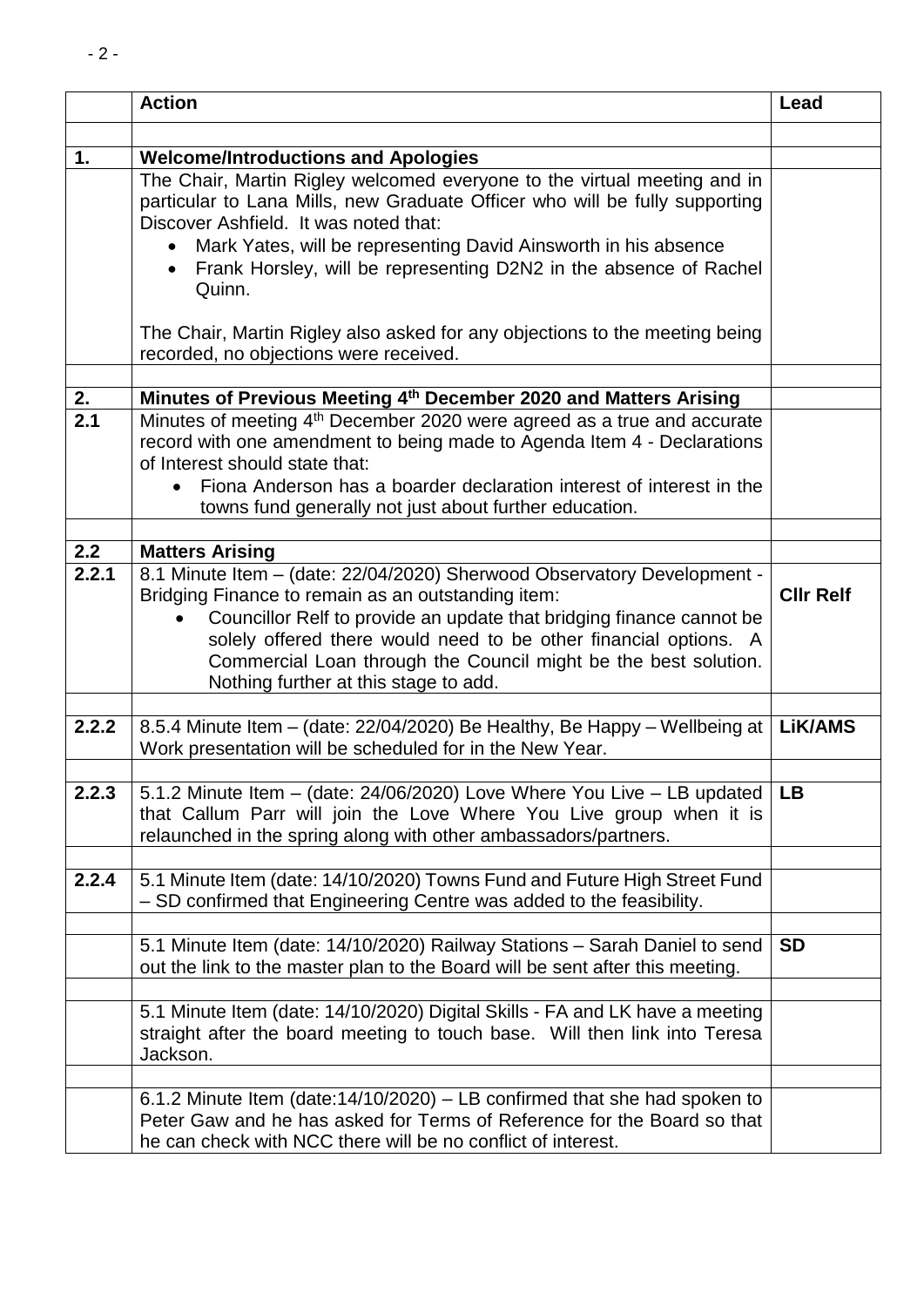| $\mathbf{3}$ | Health and Wellbeing Partnership Strategy - Presented by Pete<br><b>Edwards and Andrea Stone</b> |                                                                        |    |
|--------------|--------------------------------------------------------------------------------------------------|------------------------------------------------------------------------|----|
|              |                                                                                                  | Pete Edwards, Theme Lead of Be Healthy, Be Happy along with Andrea     |    |
|              |                                                                                                  | Stone, Ashfield District Council in the absence of Dianne Holmes.<br>A |    |
|              |                                                                                                  | presentation took place with the following being noted:                |    |
|              |                                                                                                  | Strategy will run from 2021 to 2025. 40 surveys were sent out to       |    |
|              |                                                                                                  | partners and this has been great feedback.                             |    |
|              | $\bullet$                                                                                        | The data provides areas where Ashfield is below the average; 21%       |    |
|              |                                                                                                  | of children come from low income families, 68 most deprived district,  |    |
|              |                                                                                                  | 68.4% adults overweight, 30% of adults are inactive, 18.8% of          |    |
|              |                                                                                                  | smoke during pregnancy, higher rate of hospital admissions for         |    |
|              |                                                                                                  | alcohol etc so this is hard data to read but gives somewhere to work   |    |
|              |                                                                                                  | from.                                                                  |    |
|              | $\bullet$                                                                                        | Covid-19 data was discussed and the effects it has had on residents.   |    |
|              | $\bullet$                                                                                        | The Health and Happiness Strategy 2021-25 listed the vision,           |    |
|              |                                                                                                  | mission, priorities and values.                                        |    |
|              | $\bullet$                                                                                        | To be launched in February as it needs to go to Cabinet before         |    |
|              |                                                                                                  | launching.                                                             |    |
|              | $\bullet$                                                                                        | Teresa Jackson reported that a good example of the partnership         |    |
|              |                                                                                                  | working is that recently the National Academy for Social Prescribing   |    |
|              |                                                                                                  | has launched a new support programme 'Thriving Communities',           |    |
|              |                                                                                                  | this is a national support programme for voluntary, community, faith   |    |
|              |                                                                                                  | and social enterprise groups, supporting communities impacted by       |    |
|              |                                                                                                  |                                                                        |    |
|              |                                                                                                  | Covid19. There is a Thriving Communities Fund which AVA are            |    |
|              |                                                                                                  | hoping to lead on putting a bid together to gain funding. This is      |    |
|              |                                                                                                  | something that would bring support people in to different of           |    |
|              |                                                                                                  | involvement and all the different style of involvement such as the     |    |
|              |                                                                                                  | Arts Council. AVA are busy at the moment and are involving many        |    |
|              |                                                                                                  | partners to get on board with this.                                    |    |
|              | $\bullet$                                                                                        | MR asked FA that he had a conversation one of your colleague's         |    |
|              |                                                                                                  | potential involvement of Ashfield in Cultural Compact. FA updated      |    |
|              |                                                                                                  | Barbara Matthews, Exec Dean for Culture – we have received £20K        |    |
|              |                                                                                                  | from Arts Council to establish a culture compact in Mansfield and      |    |
|              |                                                                                                  | Ashfield. Culture Compacts were initially set up in core cities as a   |    |
|              |                                                                                                  | way of getting a range of partners to work together around culture,    |    |
|              |                                                                                                  | but seeing the wider the benefits of culture of how this can unite     |    |
|              |                                                                                                  |                                                                        |    |
|              |                                                                                                  | people and benefit the economy. There is a meeting on Monday           |    |
|              |                                                                                                  | between Barbara Matthews, Sarah Daniel and Fiona Anderson              |    |
|              |                                                                                                  | taking place on Monday to discuss culture compact. FA would like       |    |
|              |                                                                                                  | a conversation with Teresa Jackson separately as NTU are also          | FA |
|              |                                                                                                  | doing work on social prescribing.                                      |    |
|              | $\bullet$                                                                                        | Melanie - great opportunity for alignment into the Town Investment     |    |
|              |                                                                                                  | Plan some great information and work.                                  |    |
| 4            |                                                                                                  | <b>Declarations of Interest</b>                                        |    |
|              |                                                                                                  | The following declarations were noted:                                 |    |
|              | $\bullet$                                                                                        | The Chair - Martin Rigley declared an interest in Sherwood             |    |
|              |                                                                                                  | Observatory due to being Chair of the Planetarium.                     |    |
|              | $\bullet$                                                                                        | Vice Principal West Notts College/Vice Chair - Louise Knott declared   |    |
|              |                                                                                                  | an interest in the colleges/Further Education projects.                |    |
|              |                                                                                                  |                                                                        |    |
|              | $\bullet$                                                                                        | NTU - Fiona Anderson declared an interest in general in the Towns      |    |
|              |                                                                                                  | Funds and also a general interest in the ADMC project.                 |    |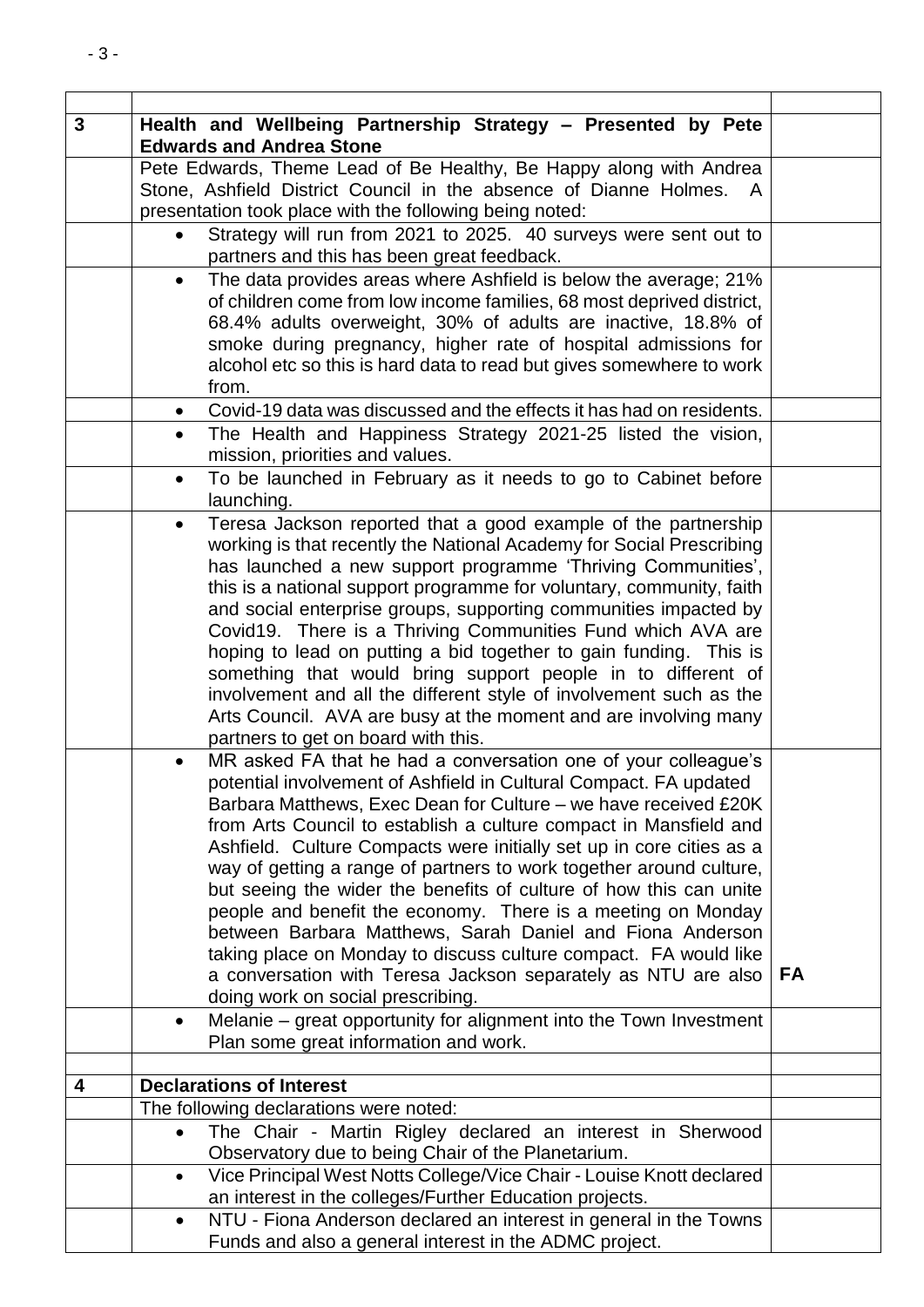|   | Principal at ATTFE/Love Where you Live Theme Lead - Liz Barrett<br>$\bullet$                                                                                                                                                                                                                                                                                                                                                                                                                                                                                                                                                                                                                                                                                                                                                                                                                                                                                                                                    |  |
|---|-----------------------------------------------------------------------------------------------------------------------------------------------------------------------------------------------------------------------------------------------------------------------------------------------------------------------------------------------------------------------------------------------------------------------------------------------------------------------------------------------------------------------------------------------------------------------------------------------------------------------------------------------------------------------------------------------------------------------------------------------------------------------------------------------------------------------------------------------------------------------------------------------------------------------------------------------------------------------------------------------------------------|--|
|   | declared an interest in college/further education projects as well as                                                                                                                                                                                                                                                                                                                                                                                                                                                                                                                                                                                                                                                                                                                                                                                                                                                                                                                                           |  |
|   | Sherwood Observatory due to being on the Board.                                                                                                                                                                                                                                                                                                                                                                                                                                                                                                                                                                                                                                                                                                                                                                                                                                                                                                                                                                 |  |
|   |                                                                                                                                                                                                                                                                                                                                                                                                                                                                                                                                                                                                                                                                                                                                                                                                                                                                                                                                                                                                                 |  |
| 5 | Update on the Towns Fund & Future High Streets Fund - Sarah Daniel & Cllr<br>Matthew Relf (report to be circulated)                                                                                                                                                                                                                                                                                                                                                                                                                                                                                                                                                                                                                                                                                                                                                                                                                                                                                             |  |
|   | Councillor Matthew Relf and Sarah Daniel presented with the following being<br>noted:                                                                                                                                                                                                                                                                                                                                                                                                                                                                                                                                                                                                                                                                                                                                                                                                                                                                                                                           |  |
|   | Councillor Relf explained why there are two meetings planned for this<br>$\bullet$<br>month, which is due to the amount of information to go through on the<br>projects. This meeting will focus on looking at all projects and the<br>progress; with next week's meeting (Friday 11 <sup>th</sup> December) focusing on<br>financials.                                                                                                                                                                                                                                                                                                                                                                                                                                                                                                                                                                                                                                                                         |  |
|   | Accelerated Programme Update: £1.5M project for Kirkby and Sutton<br>$\bullet$<br>and to be delivered by March 2021.                                                                                                                                                                                                                                                                                                                                                                                                                                                                                                                                                                                                                                                                                                                                                                                                                                                                                            |  |
|   | In Kirkby looking at purchasing three vacant units on the<br>$\circ$<br>pedestrianised high street are to convert into a new mini indoor<br>market, modelled similar to that of the Idlewells Indoor Market<br>which has been successful. There will then be two flats above for<br>residential letting. This will help with security in an evening. Lee<br>Anderson, MP asked whether this will be a private or council run<br>market. Cllr Relf confirmed it would be a council run market let to<br>traders.                                                                                                                                                                                                                                                                                                                                                                                                                                                                                                 |  |
|   | Cycling and Walking Routes - this project is for the whole district.<br>$\circ$<br>Routes have been identified and there are extensive walking and<br>cycle routes already in place across the district. There have been<br>areas identified that will need to be upgraded which will see all<br>walkways upgraded to cycle routes. This will allow for greater<br>connectivity so that residents can go from Hardwick Hall, to<br>Sherwood Business Park, Huthwaite and routes will connect into<br>existing cycle routes to connect into the rural areas, Hucknall and<br>across into Mansfield. This will be a great way for connectivity and<br>promoting tourism, healthy living and affordable travel across all<br>areas of the district. As part of the Accelerated Funding work is<br>underway in Kirkby with a small subsection of the routes which<br>have been identified, interventions have been costed and a<br>consultant appointed to move this forward to meet the deadline of<br>March 2021. |  |
|   | Sorrell Drive Play area - work is starting in February and this will<br>$\circ$<br>be a great project for the area.                                                                                                                                                                                                                                                                                                                                                                                                                                                                                                                                                                                                                                                                                                                                                                                                                                                                                             |  |
|   | Portland College New Start Hall - will be supporting this. Edward<br>$\circ$<br>Johnstone joined at 9.55am and provided an update. Excavation<br>has taken place and although there has been some issues it is still<br>hopefully that this will be completed by spring of next year. £100K<br>pledge is continuing and fundraising has commenced. Edward<br>Johnstone promoted the 'Sponsor a Seat' and thanked Martin<br>Rigley, The Chair as Lindhurst had been one of the first to sign up<br>for this. Edward Johnson to circulate the information to the Board<br>and also to Gary Jordan for it to be shared with MA2020<br>businesses via the newsletter. Also looking at partnership<br>opportunities as Portland College have made a pledge for free<br>community use so if anyone would be interested then please<br>contact Edward Johnstone.                                                                                                                                                       |  |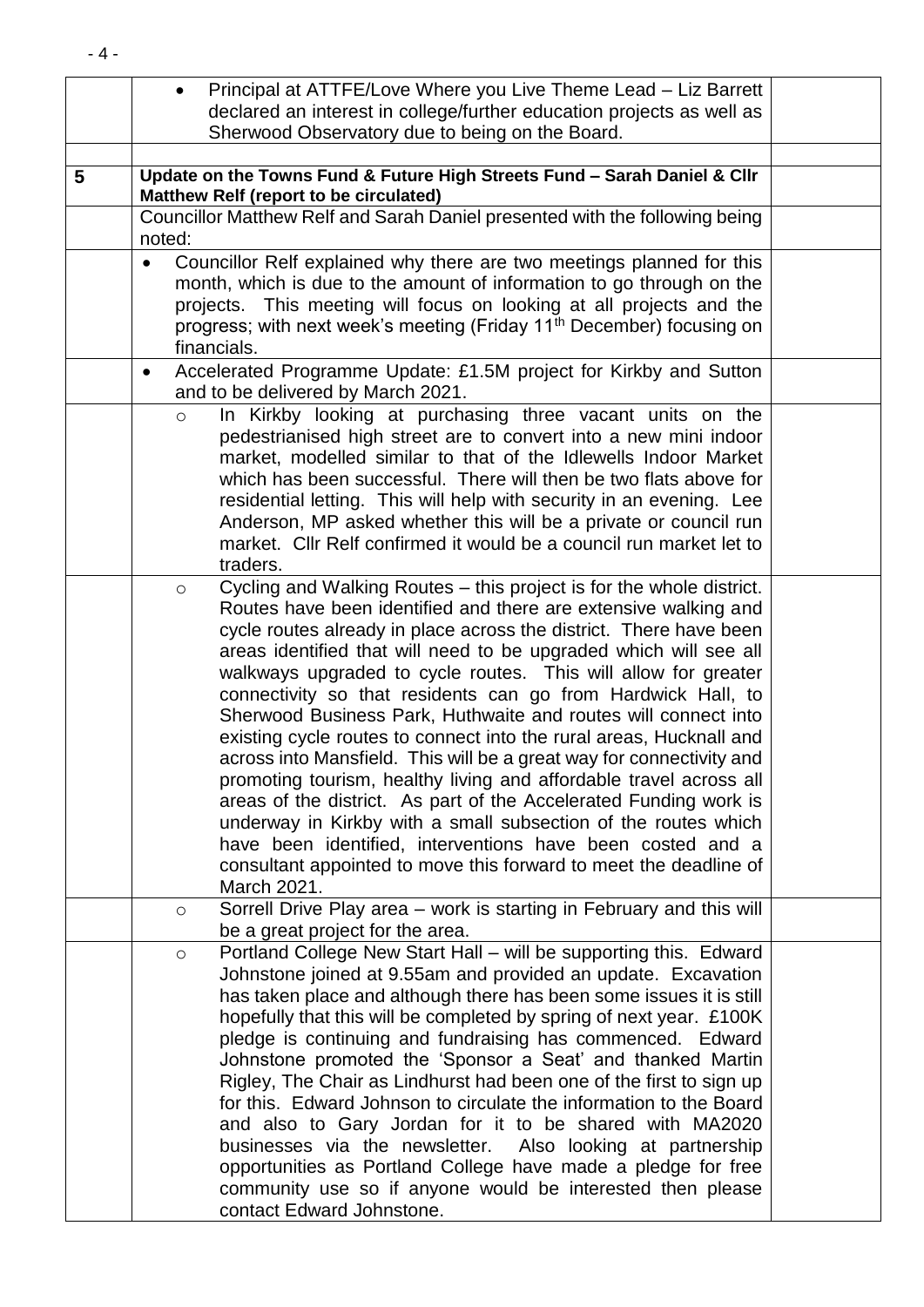| $\circ$                   | Matthew Neal stated that he had met with Theresa and that NCC<br>want to be fully involved in the cycle routes. Councillor Relf<br>informed that colleagues of NCC have been involved throughout<br>and will continue to be involved. |  |
|---------------------------|---------------------------------------------------------------------------------------------------------------------------------------------------------------------------------------------------------------------------------------|--|
| $\circ$                   | Frank Horsley stated that he had worked on similar projects within                                                                                                                                                                    |  |
|                           | Derbyshire area and this will be a great asset to Ashfield and could<br>then link into other county routes.                                                                                                                           |  |
| $\circ$                   | Sutton, Low Street - looking to use the Accelerated Fund to                                                                                                                                                                           |  |
|                           | purchase a vacant property (old Yorkshire Bank) and repurposing<br>into new usage including residential above. Governance is being                                                                                                    |  |
|                           | put into place. Lee Anderson raised he had no issues with the                                                                                                                                                                         |  |
|                           | repurposing of Yorkshire Bank and it being residential but need to                                                                                                                                                                    |  |
|                           | ensure that the right residents are living in the town centre, there is<br>a need to get this right. Councillor Relf stated that not at that stage                                                                                    |  |
|                           | of agreeing/developing anything but agreed with the MP's                                                                                                                                                                              |  |
|                           | comments that the right residents need to be placed. It was noted                                                                                                                                                                     |  |
|                           | that these comments are welcome and that these will be taken on                                                                                                                                                                       |  |
|                           | board when agreeing the tenancy agreements.                                                                                                                                                                                           |  |
| <b>Priority Projects:</b> |                                                                                                                                                                                                                                       |  |
| $\circ$                   | Cycling and Walking Routes - whatever cannot be funded through<br>the accelerated funding will be picked up through the full Towns                                                                                                    |  |
|                           | Want to ensure there is the appropriate signage, virtual<br>Fund.                                                                                                                                                                     |  |
|                           | tools and all routes are plotted.                                                                                                                                                                                                     |  |
| $\circ$                   | Be Healthy, Be Happy:                                                                                                                                                                                                                 |  |
|                           | Sports Hubs - Sarah Daniel provided an update on Sutton Lawn                                                                                                                                                                          |  |
|                           | and Kingsway Park that there are no changes to what has been<br>discussed previously. Just finalising costs. Chris Baron asked if                                                                                                     |  |
|                           | the presentation could be shared. Councillor Relf would check                                                                                                                                                                         |  |
|                           | contents and send.                                                                                                                                                                                                                    |  |
| $\circ$                   | More to Discover:                                                                                                                                                                                                                     |  |
|                           | Redesigning the Discover Ashfield website to ensure it is engaging                                                                                                                                                                    |  |
|                           | accurate and easy to use. Create a Town Centre App and smart<br>car parking.                                                                                                                                                          |  |
| $\circ$                   | More to Discover - Sherwood Observatory this will be a great asset                                                                                                                                                                    |  |
|                           | to Ashfield and Mansfield. The Chair updated that this isn't just                                                                                                                                                                     |  |
|                           | about space but about science and will attract lots of interest so                                                                                                                                                                    |  |
|                           | great for the area.                                                                                                                                                                                                                   |  |
| $\circ$                   | More to Discover: (Future High Streets Fund Projects)<br>Would like to offer more leisure facilities at Kings Mill Reservoir and                                                                                                      |  |
|                           | make use of the space. Pete Edwards stated that have pathways                                                                                                                                                                         |  |
|                           | and accessibility for disabled people been considered. Councillor                                                                                                                                                                     |  |
|                           | Relf mentioned that this is being developed and that there is a need                                                                                                                                                                  |  |
|                           | to look at accessibility for all and would take this on board.                                                                                                                                                                        |  |
|                           | Teresa Jackson raised about the water quality which could be an                                                                                                                                                                       |  |
|                           | issue if people are going into the water. There is also wildlife to<br>consider as well as the issue of the amount rats in the area.                                                                                                  |  |
|                           | Councillor Relf stated that currently haven't agreed as to what                                                                                                                                                                       |  |
|                           | activities could take place but are looking at the quality of the water                                                                                                                                                               |  |
|                           | and this will be monitored. Plus looking at the rodent issues and                                                                                                                                                                     |  |
|                           | putting up signage to discourage people leaving bread for the                                                                                                                                                                         |  |
|                           | ducks on the footpaths. All this will be considered. Sarah Daniel                                                                                                                                                                     |  |
|                           | will send these concerns to NCC as they are involved to.                                                                                                                                                                              |  |
|                           | Councillor Relf raised with Lee Anderson, MP that there hasn't                                                                                                                                                                        |  |
|                           | been any information received about funding from the Future High                                                                                                                                                                      |  |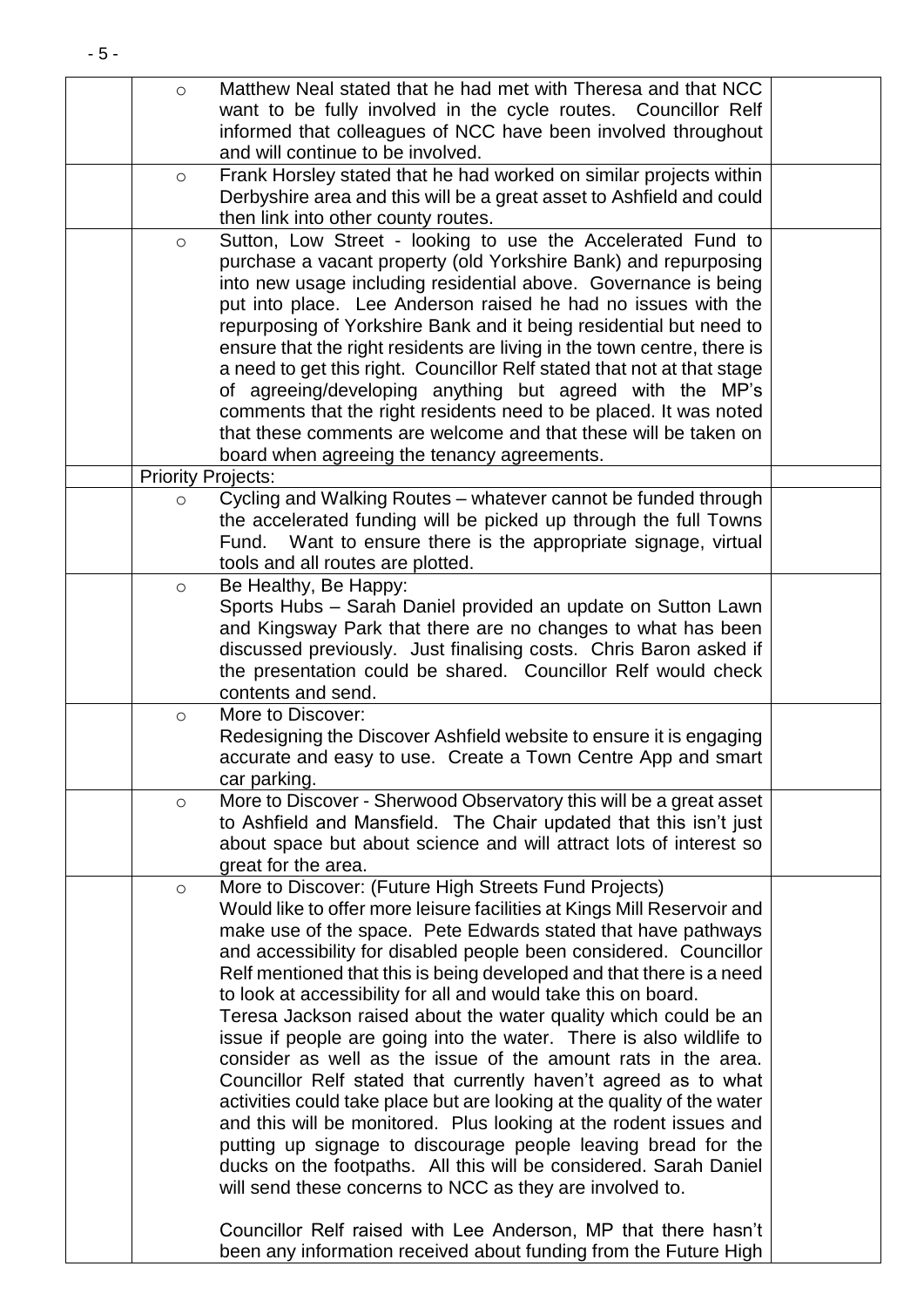|         | Street Funds. It was noted that Local Authorities should here in<br>the Autumn but still nothing has been confirmed. Lee Anderson,<br>MP stated that nothing has been confirmed but he would liaise with<br>members of Parliament about how important this money would be<br>to Ashfield. Councillor Relf confirmed that this would help give a<br>clearer submission bid for Towns Fund that is due to be submitted<br>in January. To Note - Lee Anderson, MP confirmed that he had<br>been informed that ADC will hear something about the funding<br>before Christmas. Councillor Relf and Sarah Daniel thanked Lee<br>Anderson, MP for this update.                                                                                                                                                                                                                                                                                                                                                                           |  |
|---------|-----------------------------------------------------------------------------------------------------------------------------------------------------------------------------------------------------------------------------------------------------------------------------------------------------------------------------------------------------------------------------------------------------------------------------------------------------------------------------------------------------------------------------------------------------------------------------------------------------------------------------------------------------------------------------------------------------------------------------------------------------------------------------------------------------------------------------------------------------------------------------------------------------------------------------------------------------------------------------------------------------------------------------------|--|
| $\circ$ | Succeed in Ashfield:<br>Sutton Construction Centre - ADC have been working in<br>partnership with ATTFE, Inspire and West Notts College on the<br>Sutton Construction Centre which would be located in Sutton Town<br>Centre. This will provide an entry level construction course. Louise<br>Knott confirmed that this would help a pathway for students<br>wanting to construction and it would also mean that the Sutton<br>Parkway site could be used for Higher Level construction. This<br>would help WNC develop their curriculum. Liz Barrett confirmed<br>that this is a positive project and would help everyone provide<br>further support to all learners in Ashfield. Fiona Anderson, NTU<br>confirmed that NTU support this.                                                                                                                                                                                                                                                                                        |  |
|         | Civil Engineering Centre – this is more of an open learning forum<br>for Vision WNC students. This would operate as a building site so<br>learns can learn about H&S aspects of a building site. Melanie<br>Phythian raised about getting private sectors on board which would<br>be really welcomed and whether there has been progress.                                                                                                                                                                                                                                                                                                                                                                                                                                                                                                                                                                                                                                                                                         |  |
| $\circ$ | Succeed in Ashfield:<br>Sutton Library Digital Hub & Kirkby Satellite - project will see the<br>refurb of the Sutton Library theatre to offer business somewhere to<br>hire for conferences/meetings and also community use. Focus<br>being to offer digital skills at both libraries. Matthew Neal raised<br>that he would like to know more about the physical changes to the<br>building. Councillor Relf confirmed that Peter Gaw, NCC is working<br>on the design etc. should Matthew Neal need to know more it might<br>be worth liaise with Peter Gaw. Melanie Phythian raised that need<br>to ensure you liaising with DCMS an arms-length body and<br>ensuring you are talking to the right people. Sarah Daniel<br>confirmed that she will liaise with Melanie Phythian outside of this<br>Theresa Jackson reported that AVA have digital<br>meeting.<br>equipment to help with digital skills and that they also have digital<br>sensors which AVA will be promoting as not all residents will have<br>digital access. |  |
|         | Skills and Enterprise Programme - looking at support packages for<br>start-ups and self-employment and SMEs; Careers and skills<br>support apprenticeships etc. Melanie Phythian stated that it is<br>really important that any substantial revenue ask is listed in the<br>Town Investment Plan. . Louise Knott, Vice Principal replied to<br>Melanie's previous comment that WNC have already approached<br>partners they work with on the Construction Site and also<br>approached employers that they work with about the project.<br>Melanie Phythian stated that any engagement and support given;<br>even if it is not financial support, needs to included.                                                                                                                                                                                                                                                                                                                                                               |  |

- 6 -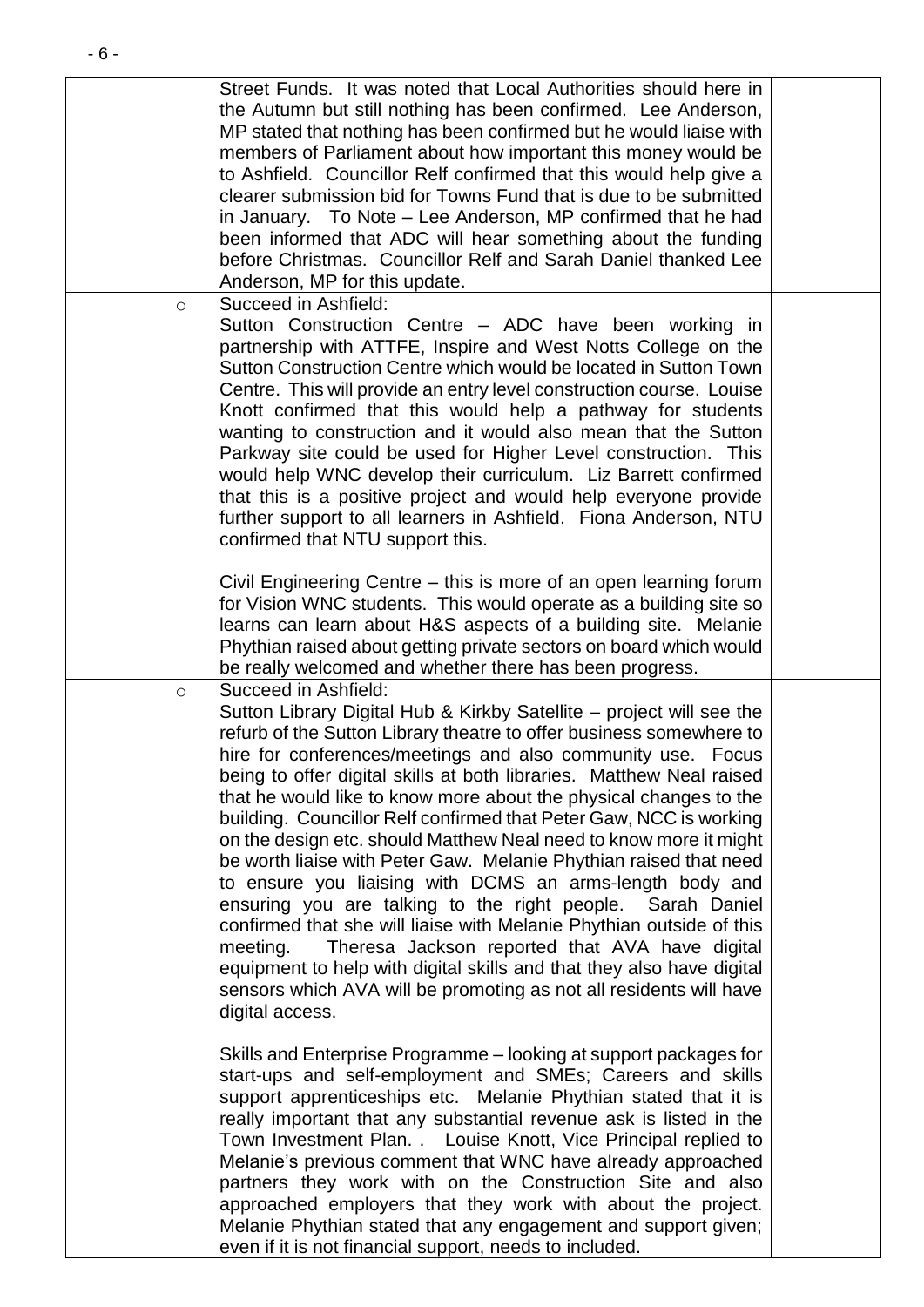| Frank Horsley stated that also need to link into the growth hub as<br>this will help with business start-ups etc. there is a lot of information<br>that will be useful. So anything you do develop will need to keep<br>the Growth Hub connected.                                                                                                                                                                                                                                                                                                                                                                                                                                                                                   |  |
|-------------------------------------------------------------------------------------------------------------------------------------------------------------------------------------------------------------------------------------------------------------------------------------------------------------------------------------------------------------------------------------------------------------------------------------------------------------------------------------------------------------------------------------------------------------------------------------------------------------------------------------------------------------------------------------------------------------------------------------|--|
| Succeed in Ashfield:<br>$\circ$<br>ADMC – this is something that Andrew Cropley, Principal at WNC<br>has been involved in and other members of the Board. This will be<br>a great asset to Ashfield. The centre will be a facility to bring<br>together businesses so that they can experience how they could<br>use this technology without disruption to current work. Discussions<br>are taking place with two other Manufacturing Centres that are<br>currently operating and successful. This would also support WNC<br>with their curriculum. Frank Horsley informed that this would be a<br>great asset and would like further discussion on this.                                                                           |  |
| West Kirkby Gateway and Public Transport Hub – also known as<br>the lane end site which is derelict land and this project would<br>redevelop the site. The side that faces the road and railway would<br>be redeveloped as a gateway area. There would be an offer of<br>residential and commercial so on the ground floor having a<br>business hub. Also improving transport so would have bus station<br>to link train and buses together. When funding is available will also<br>be looking at access to the train platform as it is hard at present for<br>people with disabilities.                                                                                                                                            |  |
| North Kirkby Gateway – also known as the Pond Hole and there<br>have been issues with the development of the land, but could be<br>used for residential. There would also be a new health hub and<br>other commercial offerings this would then increase the look of the<br>area and also help with usage of the Plaza. The Plaza will also<br>have a coffee shop again helping to increase the use of the Plaza<br>area. Teresa Jackson stated that the Plaza area can be very windy<br>and how could this be lessened to make full usage. Councillor Relf<br>thanked Teresa for her feedback and stated that this would be<br>looked at but it is anticipated that there will be more greenery and<br>shrubs planted in the area. |  |
| <b>Cleaner Greener Ashfield</b><br>$\circ$<br>South Sutton Gateway and Parkway – been developing the<br>masterplans and want to introduce a better experience at the<br>station including accessibility, increased car parking.                                                                                                                                                                                                                                                                                                                                                                                                                                                                                                     |  |
| High Street Property Fund – have empty properties on Outram<br>Street, Huthwaite and Stanton Hill the idea is that there is a rolling<br>property fund where we purchase properties redeveloping them<br>and then either sell or rent out. This will help to smarten up the<br>area.                                                                                                                                                                                                                                                                                                                                                                                                                                                |  |
| PACO Site Kirkby - ADC have been working with Romo about<br>developing the site and the highways hopefully elevating the build-<br>up of traffic.                                                                                                                                                                                                                                                                                                                                                                                                                                                                                                                                                                                   |  |
| Green Ashfield – need to embed sustainable energy infrastructure,<br>include solar technology, sustainable heating and retrofit systems<br>to ADC assets.                                                                                                                                                                                                                                                                                                                                                                                                                                                                                                                                                                           |  |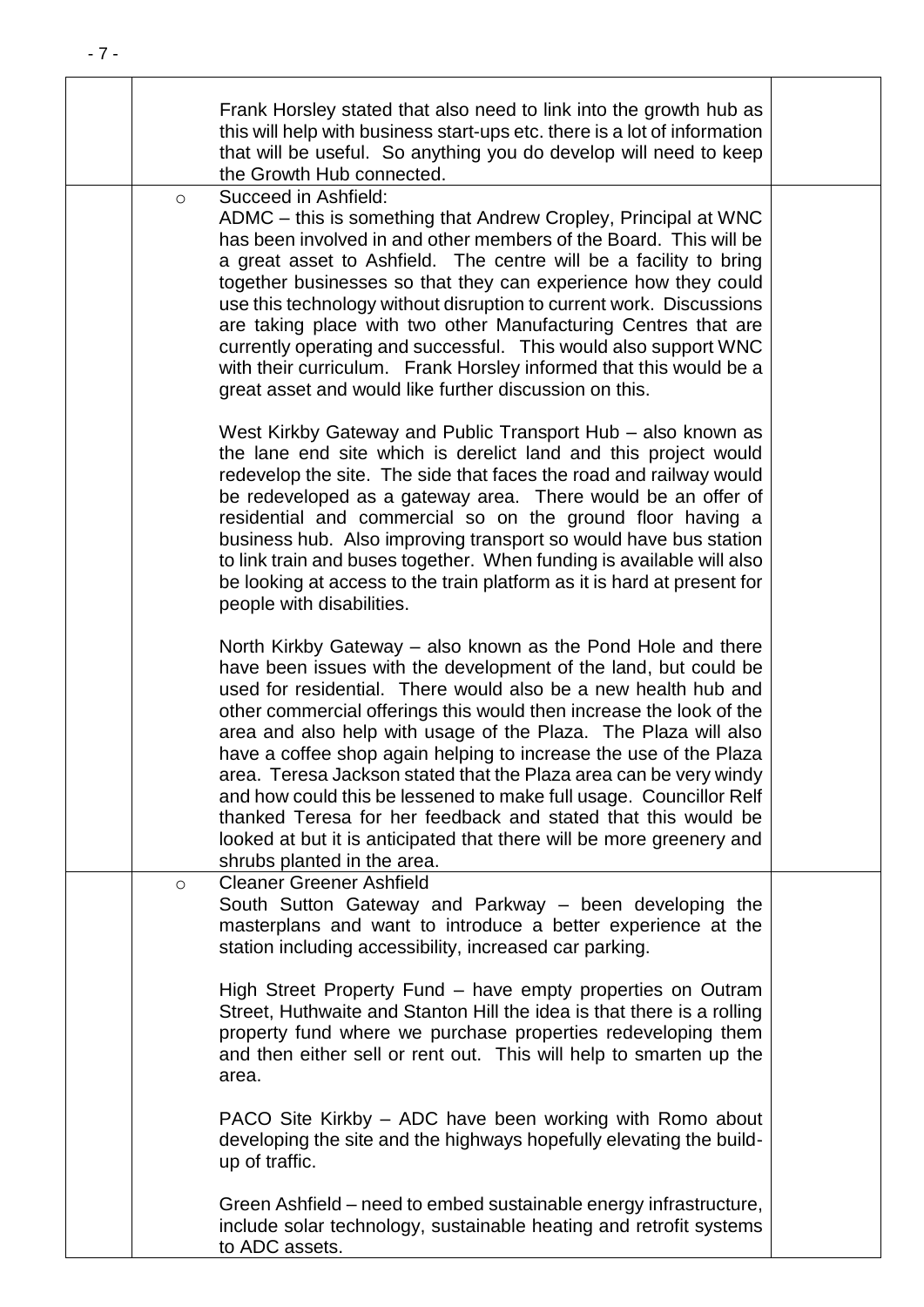|       | More to Discover:<br>$\circ$<br>Portland Square refurbishment wasn't prioritised originally but it<br>was felt this area was in need. Want to ensure this area is<br>reinvigorated. Carol Cooper-Smith have had internal discussions<br>at ADC, public realm can make a place look fantastic but there is a<br>need ensure that everything links together so there is a need to<br>support local businesses, support for retailers and the work we do<br>to combat Anti-Social Behaviour so need to bring in the human<br>element not just the bricks and mortar that needs to be brought into<br>the public realm.                                                                  |  |
|-------|--------------------------------------------------------------------------------------------------------------------------------------------------------------------------------------------------------------------------------------------------------------------------------------------------------------------------------------------------------------------------------------------------------------------------------------------------------------------------------------------------------------------------------------------------------------------------------------------------------------------------------------------------------------------------------------|--|
|       |                                                                                                                                                                                                                                                                                                                                                                                                                                                                                                                                                                                                                                                                                      |  |
|       | It was raised that it would be useful to know about external funders and<br>partners who are involved. Sarah Daniel informed that this aspect will be<br>discussed at the next meeting on Friday 11 <sup>th</sup> December.                                                                                                                                                                                                                                                                                                                                                                                                                                                          |  |
|       |                                                                                                                                                                                                                                                                                                                                                                                                                                                                                                                                                                                                                                                                                      |  |
|       | Sarah Daniel and The Chair confirmed that there is an action for the Board<br>to agree that the projects continue to be moved forward. Pete Edwards,<br>Theme Lead for Be Healthy, Be Happy proposed that all the projects<br>mentioned in the present continue to be moved forward and this was<br>seconded by Edward Johnson, Vice Principal of Portland College.                                                                                                                                                                                                                                                                                                                  |  |
|       |                                                                                                                                                                                                                                                                                                                                                                                                                                                                                                                                                                                                                                                                                      |  |
| 6.    | <b>Reports Back from Delivery Group</b>                                                                                                                                                                                                                                                                                                                                                                                                                                                                                                                                                                                                                                              |  |
| 6.1.1 | <b>Succeed in Ashfield</b>                                                                                                                                                                                                                                                                                                                                                                                                                                                                                                                                                                                                                                                           |  |
|       | Martin Rigley, Theme Lead provided a verbal update with the following being<br>noted:                                                                                                                                                                                                                                                                                                                                                                                                                                                                                                                                                                                                |  |
|       | Continues to meet weekly with Gary Jordan, Chair of MA2020 and how<br>$\bullet$<br>to continue to support businesses this is a coordinated approach.                                                                                                                                                                                                                                                                                                                                                                                                                                                                                                                                 |  |
|       | Ambassadors – meeting with Paul Stoppard on how best to move this<br>$\bullet$<br>forward; focusing on business to businesses.                                                                                                                                                                                                                                                                                                                                                                                                                                                                                                                                                       |  |
|       | Meetings with Councillor Relf and Rowena Bellamy to look at the<br>$\bullet$<br>developing the Discover Ashfield website have taken and this is looking<br>very interesting.                                                                                                                                                                                                                                                                                                                                                                                                                                                                                                         |  |
|       | The Chair confirmed he is part of the Growth Hub Iterate Programme<br>$\bullet$<br>which is European wide programme. This is good to share best practice<br>with other countries.                                                                                                                                                                                                                                                                                                                                                                                                                                                                                                    |  |
|       | Nick Mellor – 5G forest programme, the 5G turbine project from Worksop<br>$\bullet$<br>and this would could link to the information that Councillor Relf mention<br>about Green Ashfield.                                                                                                                                                                                                                                                                                                                                                                                                                                                                                            |  |
|       | East Midlands Chamber of Commerce - The Chair continues to<br>$\bullet$<br>represent Discover Ashfield at these meetings.                                                                                                                                                                                                                                                                                                                                                                                                                                                                                                                                                            |  |
|       | ADMC - meetings continue with Andrew Cropley, Principal of WNC to<br>$\bullet$<br>move this forward.                                                                                                                                                                                                                                                                                                                                                                                                                                                                                                                                                                                 |  |
|       | Seminars – attended East Midland Energy summit which was interesting<br>$\bullet$<br>and good to see what is happening around the wider area.                                                                                                                                                                                                                                                                                                                                                                                                                                                                                                                                        |  |
|       | CBI Meeting Gold 13 this will see how they can meet the green agenda.<br>$\bullet$                                                                                                                                                                                                                                                                                                                                                                                                                                                                                                                                                                                                   |  |
|       | Festival of Science and Curiosity $-$ this is an event that is held in<br>$\bullet$<br>Nottingham and they are wanting to engage with Ashfield. Martin Rigley<br>confirmed he has been liaising with them has supplied some collateral<br>learning ideas and also linked Liz Barrett, ATTFE/SCA to the<br>organisation so that students can get involved. It is hoped that there will<br>be a live link to the Observatory but does depend on the weather. Due<br>to be held in February. Fiona Anderson informed that NTU sponsored<br>this event this year and will also be supporting it again next year. Sarah<br>Daniel informed that ADC are supporting next year. Liz Barrett |  |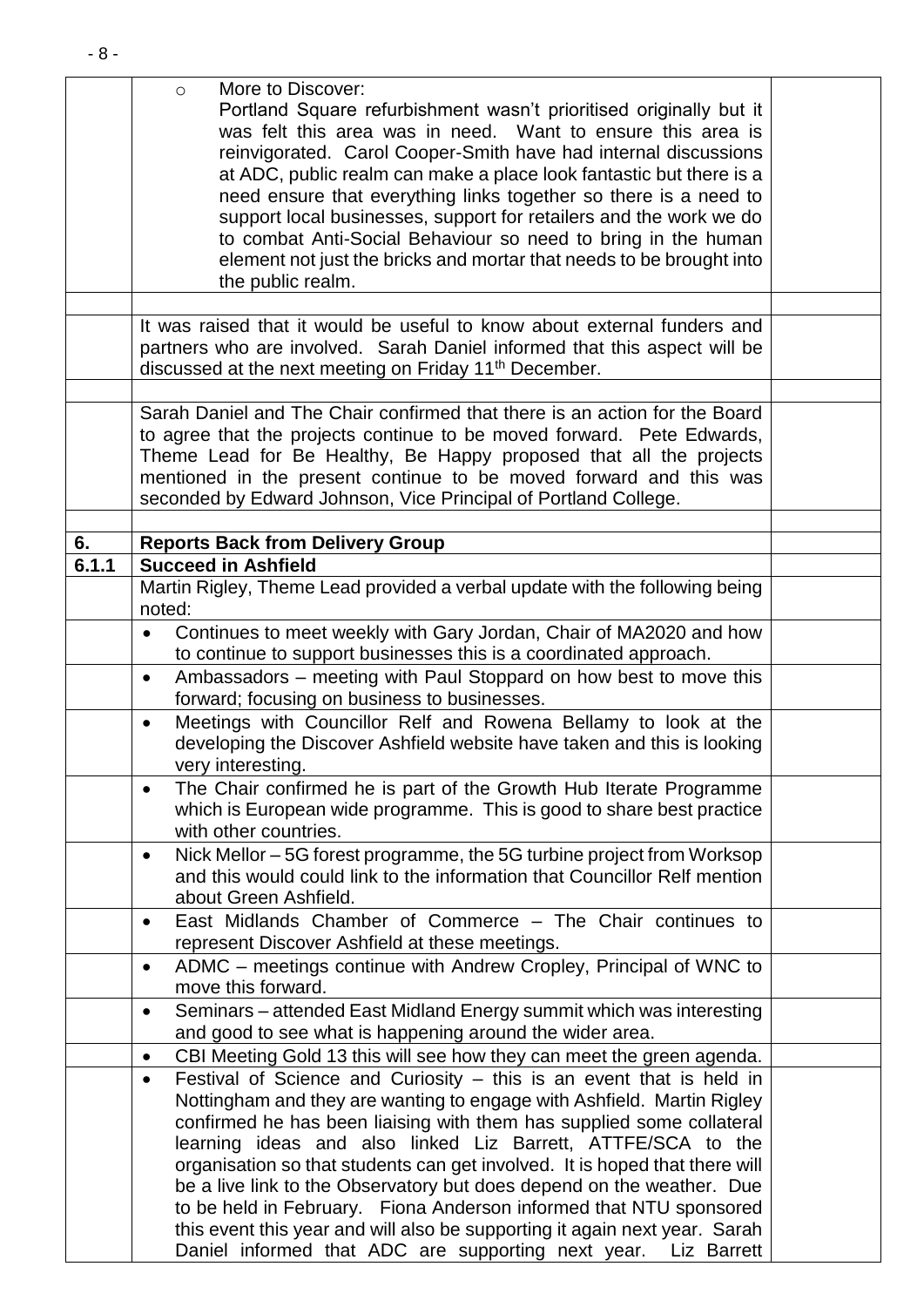|       | confirmed that Carol Hallam, ADC Officer has already made contact with<br>some of the schools in Ashfield to ensure they come on board with this                                                                                                                                                                                                                                                                                                                                                                                                                                                                                                                                                         |  |
|-------|----------------------------------------------------------------------------------------------------------------------------------------------------------------------------------------------------------------------------------------------------------------------------------------------------------------------------------------------------------------------------------------------------------------------------------------------------------------------------------------------------------------------------------------------------------------------------------------------------------------------------------------------------------------------------------------------------------|--|
|       | event.<br>On the back of the ADMC Martin Rigley did attend a knowledge<br>$\bullet$                                                                                                                                                                                                                                                                                                                                                                                                                                                                                                                                                                                                                      |  |
|       | transformation network funding meeting but this wouldn't be suitable as<br>yet but it was a very interesting.                                                                                                                                                                                                                                                                                                                                                                                                                                                                                                                                                                                            |  |
|       | D2N2 LEP - Martin Rigley attended the AGM LEP meeting for Business<br>$\bullet$<br>Growth and Advisory Board.                                                                                                                                                                                                                                                                                                                                                                                                                                                                                                                                                                                            |  |
|       | Martin Rigley continues to be The Chair of the Observatory Board and<br>$\bullet$<br>also the Sutton Centre Academy Local Area Committee.                                                                                                                                                                                                                                                                                                                                                                                                                                                                                                                                                                |  |
|       |                                                                                                                                                                                                                                                                                                                                                                                                                                                                                                                                                                                                                                                                                                          |  |
| 6.1.2 | <b>Love Where You Live</b><br>Liz Barrett, Principal at ATTFE provided an update with the following being                                                                                                                                                                                                                                                                                                                                                                                                                                                                                                                                                                                                |  |
|       | noted:                                                                                                                                                                                                                                                                                                                                                                                                                                                                                                                                                                                                                                                                                                   |  |
|       | Delivery Plan – the Love Where You Live focus has been around<br>Covid19 which has meant that the Delivery Plan actions are off track,<br>but this has meant that there is better collaborative working across<br>partnerships which wasn't there before. Liz Barrett also thanked Pete<br>Edwards and the Be Healthy, Be Happy as they have made a great                                                                                                                                                                                                                                                                                                                                                |  |
|       | contribution to the community and given real support to Ashfield.                                                                                                                                                                                                                                                                                                                                                                                                                                                                                                                                                                                                                                        |  |
|       | Events – events have happened like we would normally plan for due to<br>$\bullet$<br>Covid19 in particular the recent Remembrance Services but all events<br>were adapted in line with Covid regulations but all events went well. The<br>focus now is to deliver Christmas cheers safely to the community.                                                                                                                                                                                                                                                                                                                                                                                              |  |
|       | Love Where You Live $-$ the group re-joined yesterday (3.12.2020) to<br>$\bullet$<br>discuss the delivery plan and there are two priorities that will be focused<br>on early next year. They are:<br>o Love Where You Live building on membership to the group. It<br>was just emerging before Covid hit so will be a priority as more<br>membership/inclusion is required. This will mean Callum Parr<br>and looking the Ambassadors we have and involving them.<br>Primary and Nursery School – to involve the schools into<br>creating illustrations of 'Love Where You Live' banners and<br>displaying them around the district. Then create a banner<br>treasure hunt for families to take part in. |  |
|       | Pete Edwards stated that Liz Barrett is doing some great work but that<br>$\bullet$<br>all Theme Leads need to be involved with Love Where You Live and it<br>does link into each area. Liz Barrett stated that this would be more than<br>welcomed.                                                                                                                                                                                                                                                                                                                                                                                                                                                     |  |
| 6.1.3 | <b>More to Discover</b>                                                                                                                                                                                                                                                                                                                                                                                                                                                                                                                                                                                                                                                                                  |  |
|       | Apologies were received from Darron Ellis, Theme Lead but the following<br>was noted:                                                                                                                                                                                                                                                                                                                                                                                                                                                                                                                                                                                                                    |  |
|       | Due to Covid the Sherwood Observatory display which is due to be<br>$\bullet$<br>shown in the Idlewells Shopping Centre hasn't happened but as soon as<br>it can this will go ahead.                                                                                                                                                                                                                                                                                                                                                                                                                                                                                                                     |  |
| 6.1.4 | Be Healthy, Be Happy                                                                                                                                                                                                                                                                                                                                                                                                                                                                                                                                                                                                                                                                                     |  |
|       | Pete Edwards, Theme Lead provided an update with the following being<br>noted:                                                                                                                                                                                                                                                                                                                                                                                                                                                                                                                                                                                                                           |  |
|       | Ashfield Health and Wellbeing Partnership meeting took place on 17 <sup>th</sup><br>$\bullet$<br>November and there were three external presentations carried out.<br>These were:                                                                                                                                                                                                                                                                                                                                                                                                                                                                                                                        |  |

- 9 -